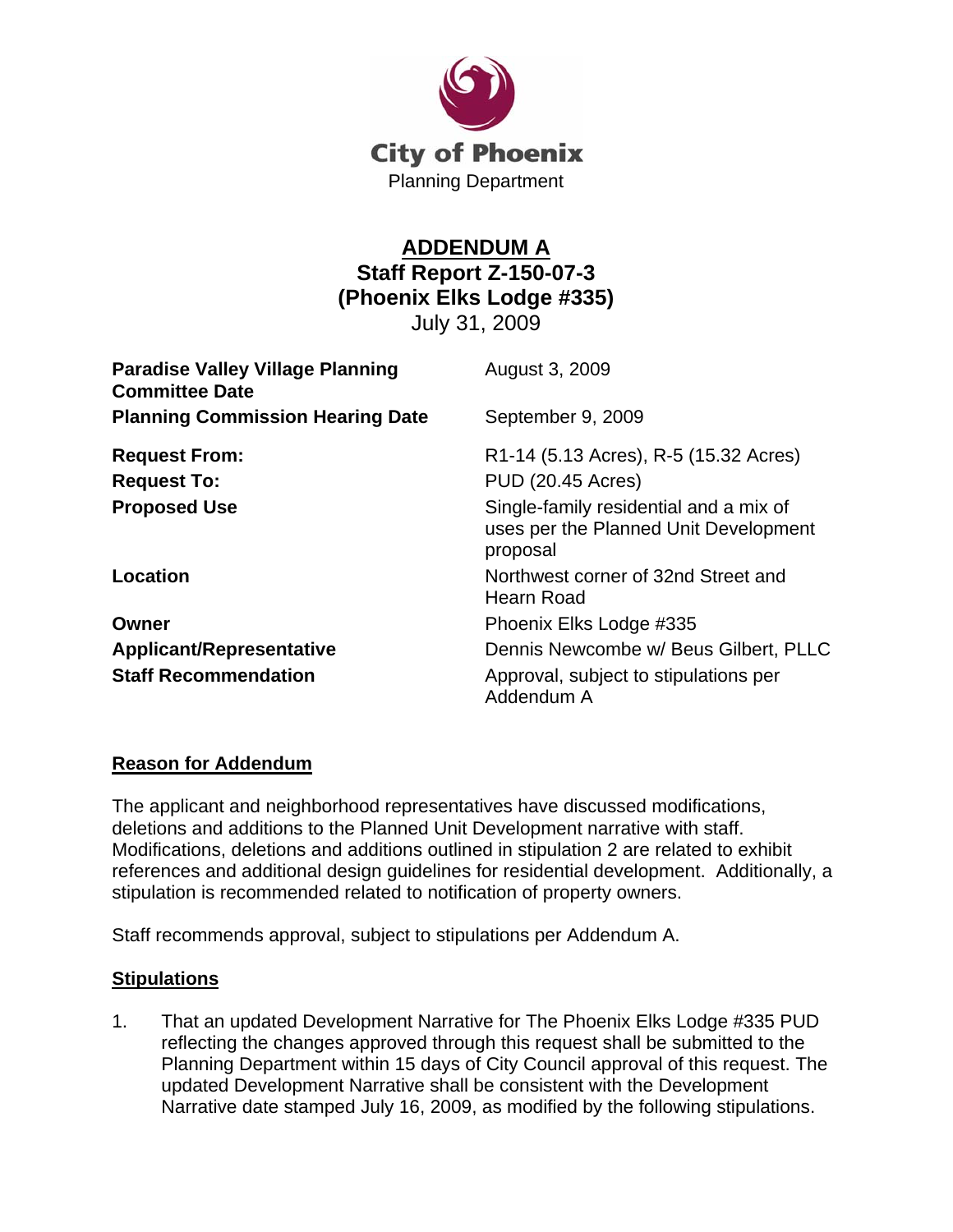- 2. THAT THE PUD NARRATIVE SHALL BE MODIFIED AS FOLLOWS:
	- A. PAGE 6, LAST SENTENCE SHALL MODIFY THE PAGE REFERENCE TO PAGE 54.
		- B. PAGES 16 AND 17, COLUMN "RESIDENTIAL III" ROW "PERIMETER MINIMUM BUILDING SETBACKS: REAR" SHALL DELETE "(SEE EXHIBITS 8.A – 8.E, PAGES 55-59)".
		- C. PAGE 17, COLUMN "RESIDENTIAL III" ROW "COMMON LANDSCAPED SETBACK ADJACENT TO PERIMETER STREETS" SHALL DELETE "(SEE EXHIBITS 8.A – 8.D, PAGES 55-59)".
		- D. PAGE 16, "RESIDENTIAL III" HEADER SHALL ADD A NEW LINE TO STATE "PARCEL B (SEE EXHIBITS 8.A – 8.E, PAGES 55-59) & PARCEL C (SEE EXHIBIT 8.C, PAGE 57)".
		- E. PAGE 22, H.1 DESIGN GUIDELINES, FIFTH BULLET POINT SHALL ADD "MAXIMUM" PRIOR TO "SIX-FOOT HIGH VIEW FENCE".
		- F. PAGE 22, H.1 DESIGN GUIDELINES, SIXTH BULLET POINT SHALL ADD "MAXIMUM" PRIOR TO "SIX-FOOT HIGH VIEW FENCE".
		- G. PAGE 22, H.1 DESIGN GUIDELINES, SHALL ADD A NEW BULLET POINT TO STATE "TILED ROOF ELEMENTS".
		- H. PAGE 22, H.1 DESIGN GUIDELINES, SHALL ADD A NEW BULLET POINT TO STATE "ALL HVAC EQUIPMENT SHALL BE GROUND MOUNTED AND SCREENED".
		- I. PAGE 28, COLUMN "RESIDENTIAL I" ROW "PERIMETER LOT MINIMUM BUILDING SETBACKS: SIDE" SHALL MODIFY 20' TO 10'.
		- J. PAGE 28, COLUMN "RESIDENTIAL I" ROW "INTERIOR LOT MINIMUM BUILDING SETBACKS: SIDE" SHALL DELETE "IF STREET SIDE".
		- K. PAGE 36, COLUMN "INDOOR SELF STORAGE" ROW "BUILDING SETBACKS: NORTH" SHALL MODIFY 25' TO 10'.
- 2 3. That right-of-way extending 25 feet from the property line shall be dedicated for the north half of Hearn Road as approved by the Development Services Department.
- 3 4. That right-of-way extending 25 feet from the property line shall be dedicated for the east half of 31st Street as approved by the Development Services Department.
- 4 5. That a 20-foot right-of-way radius shall be dedicated at the northeast corner of 31st Street and Hearn Road as approved by the Development Services Department.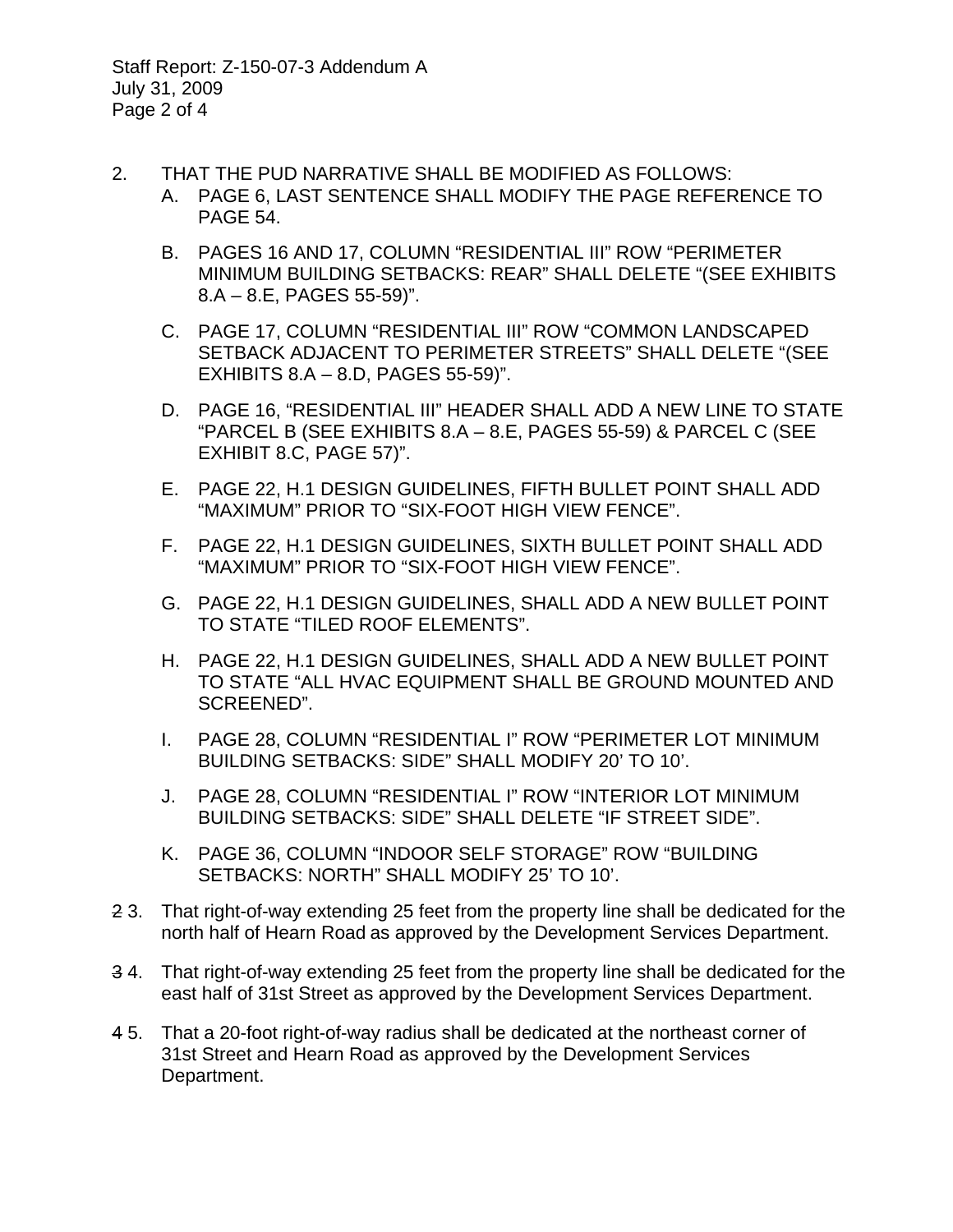- 5 6. That a 20-foot by 20-foot right-of-way triangle shall be dedicated at the northwest corner of 32nd Street and Hearn Road as approved by the Development Services Department.
- 6 7. That a 10-foot wide sidewalk easement shall be dedicated along 32nd Street as approved by the Development Services Department.
- 7 8. That the developer shall construct all streets within and adjacent to the development with paving, curb, gutter, sidewalk, curb ramps, streetlights, landscaping and other incidentals as per plans approved by the Development Services Department. All improvements shall comply with all ADA accessibility standards.
- 8 9. That the applicant shall submit an updated Traffic Impact Study to the Street Transportation Department and the Development Services Department prior to preliminary site plan review. The applicant shall be responsible for any dedications and required improvements as recommended by the approved traffic study, as approved by the Development Services Department and the Street Transportation Department.
- 9 That in the event archaeological materials are encountered during construction,
- 10. the developer shall immediately cease all ground disturbing activities within a 33 foot radius of the discovery, notify the City Archaeologist, and allow time for the Archaeology Office to properly assess the materials.
- 11. THAT THE DEVELOPER SHALL NOTIFY THE FOLLOWING INDIVIDUALS BY MAIL 15 DAYS PRIOR TO ANY FUTURE DEVELOPMENT SERVICES DEPARTMENT PRELIMINARY SITE PLAN MEETINGS OR PLANNING HEARING OFFICER HEARINGS. THE NOTICE SHALL INCLUDE THE DATE, TIME AND LOCATION OF THE MEETING/HEARING.
	- ALLEN & MARIA BLEICHER, 2836 EAST WINCHCOMB DRIVE PHOENIX, AZ 85032;
	- DAVID & KATHY TAYLOR, 3027 EAST GELDING DRIVE PHOENIX, AZ 85032;
	- JEFFREY S. COOPER, 3020 EAST WINCHCOMB DRIVE PHOENIX, AZ 85032;
	- JANNA & SANDY D'ANNA, 14206 NORTH 30TH PLACE PHOENIX, AZ 85032;
	- JOSEPH & MARY EUL, 14216 NORTH 31ST STREET PHOENIX, AZ 85032;
	- RICHARD & SUSAN FICKES, 3017 EAST GELDING DRIVE PHOENIX, AZ 85032;
	- CHARLES & MARGARET GARCIA, 3048 EAST REDFIELD PHOENIX, AZ 85032;
	- ROBERT & LANI GREENE, 2917 EAST WINCHCOMB DRIVE PHOENIX, AZ 85032;